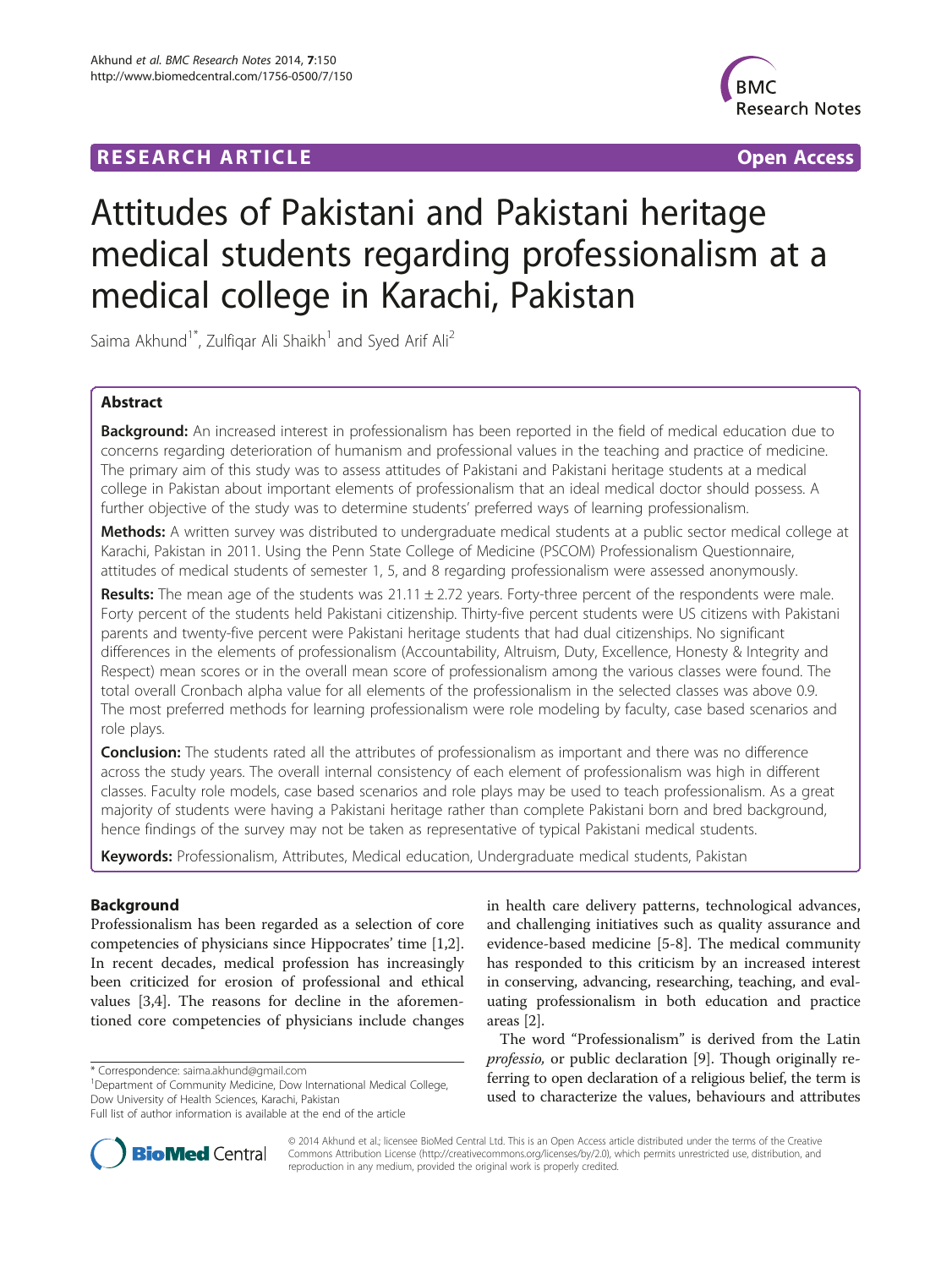professed by individuals involved in the practice of a specific field [\[2,10\]](#page-5-0). Several organizations engaged with physician education and training such as the American Board of Internal Medicine, the European Federation of Internal Medicine, the Accreditation Council for Graduate Medical Education, and the American Association of Medical Colleges have listed those essential elements of Professionalism which an individual physician must possess. Despite some variation, the common attributes defined by various organizations include altruism, respect, compassion, integrity, accountability and commitment etc.; building on the foundation principles of patient welfare, autonomy and social justice [\[11-14\]](#page-5-0).

It has now become the current emphasis of medical educationists that professionalism must be taught explicitly during undergraduate medical studies [\[3,15,16](#page-5-0)]. There is a substantial amount of scientific literature that proposes how to formally teach professionalism during preclinical as well as clinical years at medical schools [[2,14,17,18\]](#page-5-0).

A number of studies have also provided examples of how different medical schools have incorporated professionalism in their curriculum which includes teaching professionalism as a longitudinal theme throughout the duration of the medical curriculum, teaching humanistic elements of professionalism by specially designing an elective course or by utilizing existing subjects such as Gross Anatomy, and involving local stake holders to suggest professional competencies and hence connect to cultural contexts [\[8,19-21](#page-5-0)].

Assessment research to identify what effect such efforts have on student and resident practice have found promising results. A study from the Netherlands on intensive care fellows identified the importance of both formal and informal methods for learning professionalism with the need to expand formal methods [\[22\]](#page-5-0). A medical school in Ireland received outstanding professional results from second year medical students who were taught professionalism in an interdisciplinary style [\[23\]](#page-5-0). Similarly teaching biomedical ethics as an integrated medical curriculum was found helpful in providing medical students professional insights [\[24\]](#page-5-0).

Research has indicated that an evaluation of students' existing perceptions toward professionalism is critical for the development of courses aimed at improving professional behavior [[25\]](#page-5-0). However, professionalism is still not taught explicitly in medical colleges and medical universities in Pakistan and therefore the need for formal inclusion of a curriculum on professionalism in both pre and post graduate medical education in Pakistan has been highlighted [\[26](#page-5-0)]. To the best of our knowledge, this is the first study from Pakistan describing perceptions of students regarding professionalism. While the primary aim of this study was to assess attitudes of Pakistani and

Pakistani heritage students at a medical college in Pakistan about important elements of professionalism that an ideal medical doctor should possess, a further objective of the study was to determine students' preferred ways of learning professionalism.

## Methods

A written survey was distributed to undergraduate medical students at a public sector medical college in Karachi, Pakistan in the year 2011. The duration of the Bachelor of Medicine and Bachelor of Surgery (MBBS) course in Pakistan is five years. We contacted semester 1, 5 and 8 medical students to have representation of both preclinical and clinical years. The students were approached at the beginning of lecture and were explained about the study objectives and that the details of study and informed consent related information were given at the beginning of the study questionnaire. Students were free to fill out the questionnaires anonymously or return them without answering. At the end of the lecture, questionnaires were distributed to the students. One hundred and twenty seven students answered the survey questionnaire. The Penn State College of Medicine (PSCOM) Professionalism Questionnaire, which has been developed in Pennsylvania USA, was used after obtaining permission for its use from the author [\[25\]](#page-5-0). We decided to use this questionnaire because assessment of professionalism is relatively a new area in the field of medical education and only a few of the available instruments for its assessment are validated. Students at the study site were not taught professionalism explicitly. We inquired their current perceptions on the topic with the help of PSCOM Professionalism Questionnaire. This questionnaire had statements on elements of professionalism and students were given a five optioned rating scale of importance to judge the extent of their view of professional values. Numerous studies have used this strategy of provision of some references to students while trying to gauge their view-point on professionalism [\[27](#page-5-0)-[29](#page-5-0)].

We did some slight modifications in the demographic section of the PSCOM Professionalism Questionnaire. The demographic questions now include each student's study year, gender, age, and citizenship. For assessing main elements of a professional behaviour i.e. Accountability, Altruism, Duty, Excellence, Honesty & Integrity and Respect, six randomized sets of statements were provided. The students were asked to rate the degree to which each statement corresponded to their definition of professionalism on a five-point Likert scale  $(1 = never,$  $2 =$  little,  $3 =$  some,  $4 =$  much, and  $5 =$  great deal). For example, for assessing the element "Honesty & Integrity", a total of six statements were distributed in random manner throughout the different sets of statements. One of these statements is as follows: an ideal medical doctor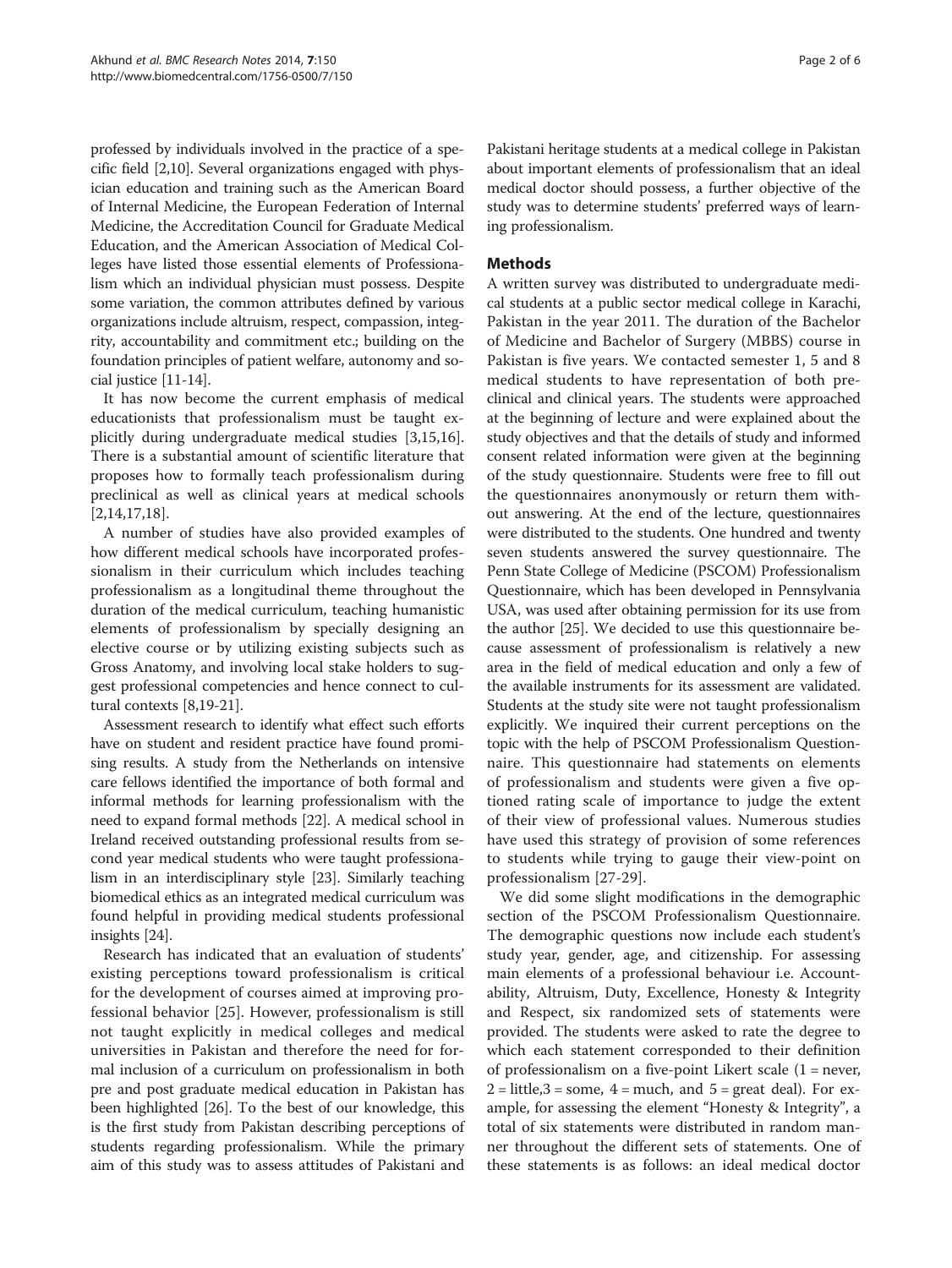"Upholds scientific standards and bases decisions on scientific evidence and experience". The students were required to choose from the above-mentioned Likert scale options how important that element of professionalism was to them. The maximum score for the statement was 5, for the whole set of statements related to the honesty and integrity element it was 30 and the maximum overall score for all professionalism related elements was one 180. To achieve the second objective of the survey, an additional question regarding preferred method for study of professionalism was added to the survey questionnaire. The options provided with this question were chosen from the published literature on professionalism teaching. The survey was pilot-tested on the undergraduate medical students of a different public sector medical college  $(n = 5)$  in Karachi. As a result of pilot testing the further rank ordering of the relative importance of items contained in the original PSCOM Professionalism Questionnaire was removed as students found it difficult and time consuming.

## Setting

Dow International Medical College is very similar to other public sector medical colleges of Karachi in terms of curriculum and examination pattern but the difference is that the majority of its students are children of those Pakistanis who left Pakistan for studies or employment and then have settled abroad. The students therefore present not only Pakistani Muslim upbringing but also share the lifestyle, educational foundation and attitudes typical of developed societies. Their fee payment mode is also international.

#### Ethical considerations

The objectives of the study were explained to the students and their informed consent was taken. The study questionnaire was anonymous hence students' identities were undisclosed. According to the Ethical Research Committee guidelines by the National Bioethics Committee of Pakistan, educational research involving human subjects where no identifying information is collected that can link subjects to the data and where informed consent is taken could be exempt from research ethics committee approval [[30](#page-5-0)].

#### Data analysis

The data were analyzed using SPSS 17.0. Simple descriptive statistics (frequencies and percentages) were computed for each categorical variable. Mean and standard deviations were calculated for continuous variables and professionalism elements (Accountability, Altruism, Duty, Excellence, Honesty & Integrity and Respect). To estimate the internal consistency of the elements of professionalism and overall professionalism score, we used Cronbach alpha values. For comparisons between semesters included in our survey (1st, 5th and 8th), we used Analysis of variances (ANOVA).

## Results

There was a total of 193 students enrolled in the selected study semesters. Out of 193 students, 135 were present in their respective classes at the time of data collection and 94% of them responded. Table 1 describes the demographic characteristics of the survey respondents. The student's mean age was  $21.11 \pm 2.72$  years.

Table 1 Demographic characteristics of the respondents from semester 1, 5 and 8 at an international medical college from Karachi, Pakistan

| Variable            | <b>Total sample</b><br>$n = 127$ |      | (Semester 8)<br>$n = 25$ |                  | (Semester 5)<br>$n = 60$ |                  | (Semester 1) |                  |  |
|---------------------|----------------------------------|------|--------------------------|------------------|--------------------------|------------------|--------------|------------------|--|
|                     |                                  |      |                          |                  |                          |                  | $n = 42$     |                  |  |
| Gender              | n                                | %    | n.                       | %                | $\mathsf{n}$             | $\%$             | n            | $\%$             |  |
| Male                | 55                               | 43.3 | 11                       | 20               | 27                       | 49.1             | 17           | 30.9             |  |
| Female              | 72                               | 56.7 | 14                       | 19.4             | 33                       | 45.8             | 25           | 34.7             |  |
| Prior degree        |                                  |      |                          |                  |                          |                  |              |                  |  |
| HSc/FSc/A levels    | 107                              | 89.1 | 23                       | 92.0             | 56                       | 93.3             | 28           | 22.8             |  |
| B.S                 | 13                               | 10.8 | $\overline{2}$           | 8.0              | $\overline{3}$           | 5%               | 8            | 61.5             |  |
| Citizenship         |                                  |      |                          |                  |                          |                  |              |                  |  |
| Pakistani           | 51                               | 40.2 | 16                       | 64               | 20                       | 33.33            | 15           | 35.71            |  |
| <b>USA</b>          | 34                               | 26.8 | 6                        | 24               | 21                       | 35               | 7            | 16.67            |  |
| Canada              | 9                                | 7.1  |                          | 4                | 4                        | 6.66             | 4            | 9.52             |  |
| Other               | 1                                | 0.8  | 0                        | $\mathbf{0}$     | 1                        | 1.66             | $\mathbf{0}$ | $\overline{0}$   |  |
| Dual                | 32                               | 25.2 | $\overline{2}$           | 8                | 14                       | 23.33            | 16           | 38.09            |  |
| Age (Mean $\pm$ SD) | $21.11 \pm 2.72$                 |      |                          | $23.16 \pm 1.99$ |                          | $20.84 \pm 1.38$ |              | $20.29 \pm 3.80$ |  |

 $n = 127.$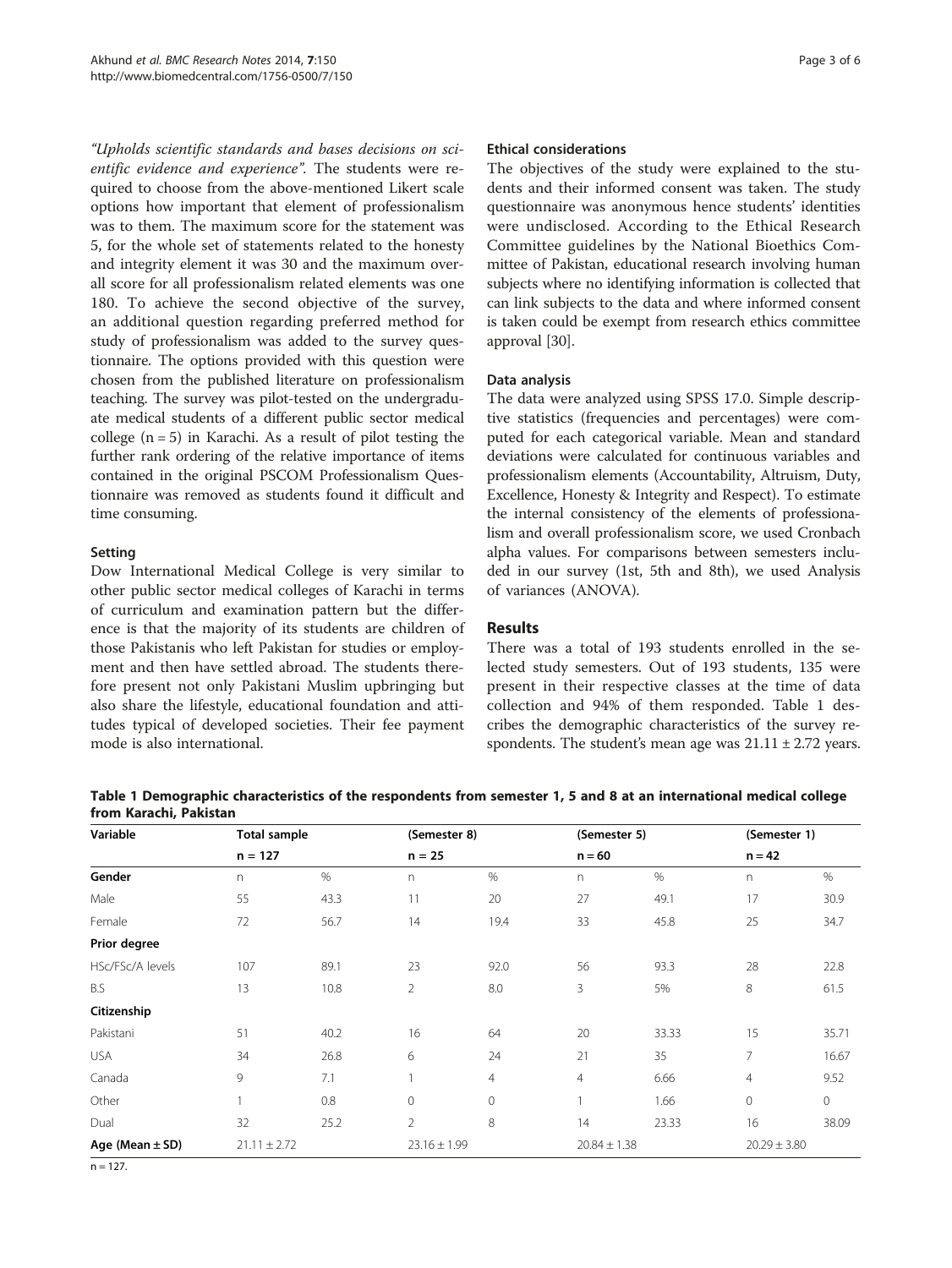## Table 2 Cronbach alpha values of elements of professionalism for the study semesters 1, 5 and 8 students at an international medical college from Karachi, Pakistan

| Element             | Total<br>sample |          | Semester 8 Semester 5 Semester 1 |          |  |
|---------------------|-----------------|----------|----------------------------------|----------|--|
|                     | $n = 127$       | $n = 25$ | $n = 60$                         | $n = 42$ |  |
| Accountability      | 0.75            | 0.72     | 0.72                             | 0.80     |  |
| Altruism            | 0.78            | 0.82     | 0.72                             | 0.81     |  |
| Duty                | 0.72            | 0.76     | 0.61                             | 0.81     |  |
| <b>Excellence</b>   | 0.75            | 0.78     | 0.62                             | 0.83     |  |
| Honesty & integrity | 0.82            | 0.85     | 0.74                             | 0.86     |  |
| Respect             | 0.82            | 0.87     | 0.74                             | 0.87     |  |
| Overall             | 0.95            | 0.96     | 0.93                             | 0.97     |  |
| $n = 127$ .         |                 |          |                                  |          |  |

Forty-three percent of the respondents were male. Almost 89% of the respondents had completed twelve years of education or had completed their A levels prior to their admission in the medical college whereas 11% had completed a bachelors degree. Before joining the medical college, 44% of the students were residing in USA, 24% in Pakistan, 18% in the Middle East and the rest in Canada. Forty percent of the students had Pakistani citizenship, 35% were US and Canadian citizens and 25% held dual citizenships.

Internal consistency reliability estimates for each element of professionalism included in the PSCOM Professionalism Questionnaire administered to the three classes are given in Table 2. Among the three classes, the reliability estimates are almost the same for all the elements of the professionalism and the total overall Cronbach alpha value was above 0.9. Moreover, none of the reliability estimates in our study were in the lower range.

A comparison of the mean (standard deviation) scores for the PSCOM Professionalism Questionnaire for the study semesters 1, 5 and 8 are presented in Table 3. Using ANOVA, no significant differences were found in

the elements of professionalism scores or in the overall score among various classes.

Table [4](#page-4-0) shows the most preferred method for study of professionalism by the respondents. Thirty-four percent of the respondents preferred learning professionalism as is exhibited by faculty members and 7% preferred learning it from senior colleague. Another 32% of the students wanted to learn professionalism through case-based scenarios.

## Discussion

This study describes the attitudes of medical students toward professionalism at one medical college in Pakistan using the PSCOM Professionalism Questionnaire. The study also highlights approaches that have been found valuable for learning professionalism by the students.

Prior work that had used the American Board of Internal Medicine foundational elements of professionalism for assessing student opinion has found that all student groups agree upon these elements [\[31,32](#page-5-0)]. The finding of no significant difference among the professionalism related elemental or overall score among our survey classes could partly be explained due to the fact that in Pakistan no formal activity or course aimed at enhancing professionalism is carried out in undergraduate medical curriculum. Professionalism rather is considered as an attribute that is implicitly learnt by students during their medical school and hospital training years. A study that had followed students over their course of pharmacy training had identified an increase in professionalism scores in later years. This increase was probably due to the inclusion of several professionalism related curricular and cocurricular activities in the course over time [\[33](#page-5-0)]. Since this was the first ever study to measure professionalism scores in Pakistan, no comparison values were available. The results of this survey can be used as a base line for assessing time trends or after any intervention regarding inclusion of professionalism in the undergraduate medical curriculum.

Table 3 Comparison of elements of professionalism scores (Mean/SD)for the study semesters 1, 5 and students at an international medical college from Karachi, Pakistan

| <b>Element</b>      | Semester 8    | Semester 5    | Semester 1    | F- test statistic | P-value* |
|---------------------|---------------|---------------|---------------|-------------------|----------|
|                     | $n = 25$      | $n = 60$      | $n = 42$      |                   |          |
| Accountability      | 22.83(4.41)   | 23.50(3.66)   | 23.78(4.42)   | 0.412             | 0.66     |
| Altruism            | 22.12(5.37)   | 23.23(3.85)   | 23.17(4.42)   | 0.610             | 0.50     |
| Duty                | 22.95(4.10)   | 21.75(3.57)   | 23.10(4.17)   | 1.67              | 0.19     |
| Excellence          | 22.00(4.68)   | 22.63(3.46)   | 23.41(4.75)   | 0.917             | 0.40     |
| Honesty & integrity | 23.20(5.09)   | 23.07(3.91)   | 24.15(4.67)   | 0.708             | 0.49     |
| Respect             | 23.83(4.66)   | 23.78(3.79)   | 24.65(4.79)   | 0.533             | 0.58     |
| Overall             | 140.09(23.92) | 138.55(18.82) | 142.45(25.22) | 0.319             | 0.72     |

 $n = 127$ .

\*ANOVA test p-value.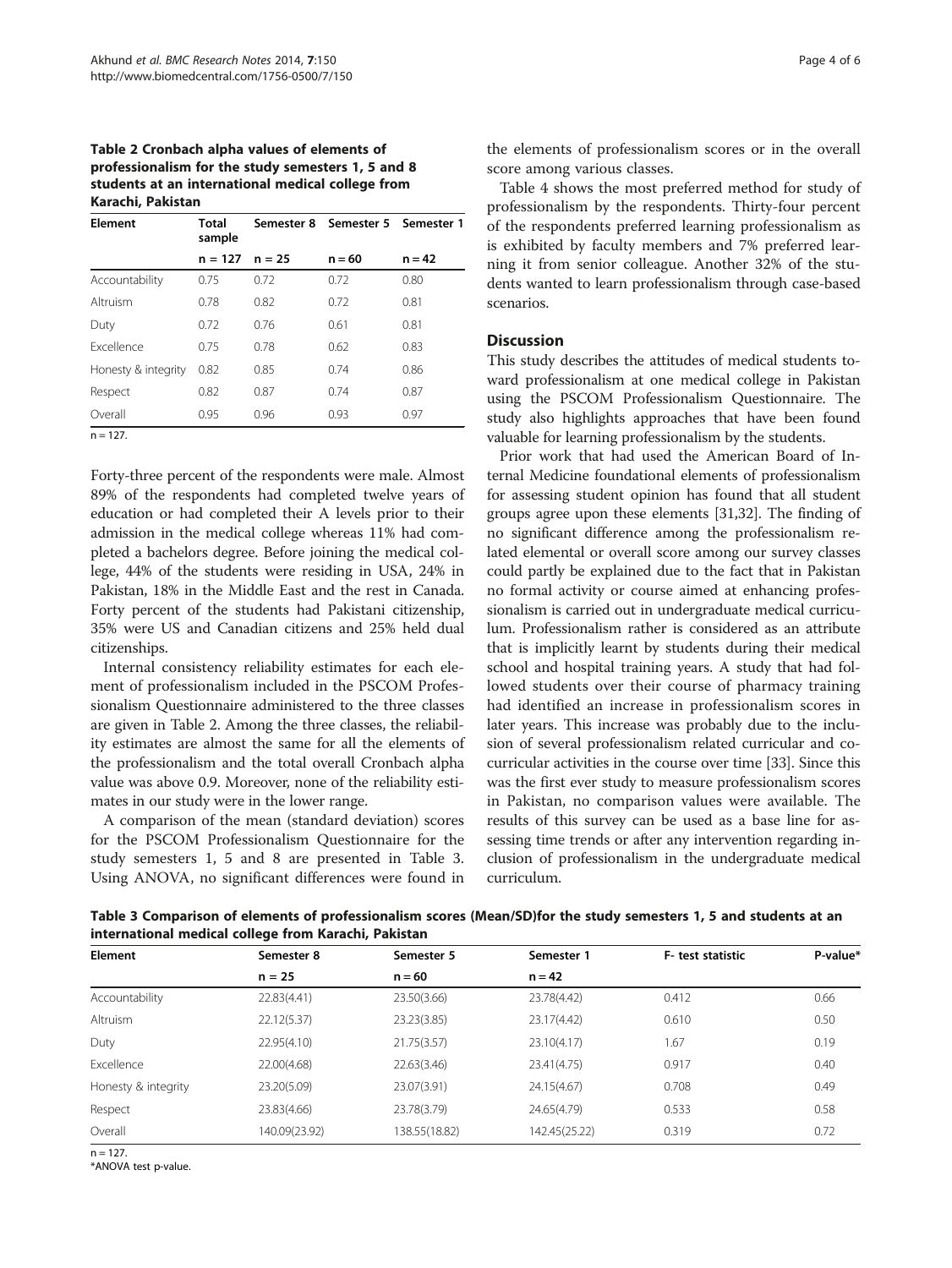<span id="page-4-0"></span>Table 4 Preferred methods for learning professionalism among the study semesters 5 and 8 students at an international medical college from Karachi, Pakistan

| <b>Teaching method</b>             | n  | $\%$ |
|------------------------------------|----|------|
| Role modeling by faculty           | 25 | 33.8 |
| Role modeling by senior colleagues | 5  | 6.8  |
| <i>l</i> ectures                   | 1  | 1.4  |
| Reading                            | 3  | 4.1  |
| Web based course                   | 4  | 5.4  |
| Case based scenarios               | 24 | 32.4 |
| Mentor program                     | 3  | 4.1  |
| Role play                          | 9  | 12.2 |

 $n = 74.$ 

One of the strengths of our survey is the composition of our student sample, which includes Pakistani born and bred students as well as students who have had their high school education in the USA, Canada, and other countries. Our findings indicate that irrespective of place of high school education, all Pakistani and Pakistani heritage students have rated aspects of professional behavior as equally important for a medical doctor. There is currently a wealth of evidence from the west that highlights the importance of professionalism from the students' viewpoint [\[34](#page-5-0)-[36\]](#page-5-0).

The need for medical schools and teaching hospitals to work continuously on developing and maintaining a high degree of professionalism has been stressed by other studies [[37,38\]](#page-5-0). One of the strategies to inculcate professional ethics among students is to consider their own view on how best this should be taught [\[34\]](#page-5-0). In our study, the majority of students have considered role modeling as the most preferred method for learning professionalism. Role modeling by teachers or senior colleagues is considered as an extremely powerful instrument for passing on professional values among medical students as well as residency trainees [[39](#page-5-0)-[41\]](#page-5-0). Some other researchers have argued that the traditional role modeling technique is no longer sufficient, and hence other approaches for teaching professionalism may also be considered such as teaching cognitive-based structured sessions for experiential learning, having formal evaluations, and faculty development activities [\[15,42](#page-5-0)].

The other most preferred methods for learning professionalism in our survey were the use of case-based scenarios and role-plays. Use of case-based scenarios for undergraduate medical teaching of professionalism has been advocated by other studies as well. These scenarios were found to improve students' skills in dealing with ethical issues [\[43,44\]](#page-5-0). A study by Ratanawongsa et al. [[45](#page-5-0)] however has found that role-plays and standardized patient or video taped patient-physician interactions as the least-used and the least preferred methods for teaching

professionalism by residents. This difference in findings may be due to the use of a different group as undergraduate students and residents may differ in their clinical exposure and judgment.

#### Limitations

Limitations of the study include collection of data at only one medical institute. The opinion of students towards professionalism expressed in this study may not typically represent the view point of Pakistani students as 60 percent of the students though had Pakistani heritage but received their basic education from the US and Canadian systems. Secondly, as with other cross-sectional studies, onetime assessment of attitude does not confirm that these attitudes would translate into behaviors. The low number of students in semester 8 as compared to other survey semesters can also be considered a study limitation but since it was the senior most semester of the medical school at the time of study we considered including the viewpoint of its students as important. Moreover, the total enrollment was in semester 8 was 27 and we received responses from 25 of them. The response rate for the question on most preferred method to study professionalism is 74 (Table 4) as this question was added after data was collected from one semester.

#### Conclusion

The students rated all the attributes of professionalism (Accountability, Altruism, Duty, Excellence, Honesty & Integrity and Respect) as important and there was no difference across the study years. Faculty role models, case-based scenarios and role-plays may be used to teach professionalism. We propose that the study should be replicated at other medical colleges of Pakistan so as to gain further insights to the views on professionalism held by a larger population of students.

#### Competing interest

The authors declare that they have no competing interest.

#### Authors' contribution

SA conceptualized and designed the study, collected the data, reviewed the literature and drafted the manuscript. ZAS participated in designing the study, collected the data, and reviewed the manuscript. SAA performed statistical analysis and contributed in its interpretation. All authors read and approved the final manuscript.

#### Acknowledgement

The authors wish to thank Dr. George F. Blackall from Penn State University College of Medicine. Sincere thanks are due to Lisbeth and Ayesha Hammed for reviewing the manuscript for grammar correction.

#### Author details

<sup>1</sup>Department of Community Medicine, Dow International Medical College, Dow University of Health Sciences, Karachi, Pakistan. <sup>2</sup>Department of Research, Dow International Medical College, Dow University of Health Sciences, Karachi, Pakistan.

#### Received: 10 May 2012 Accepted: 1 March 2014 Published: 15 March 2014